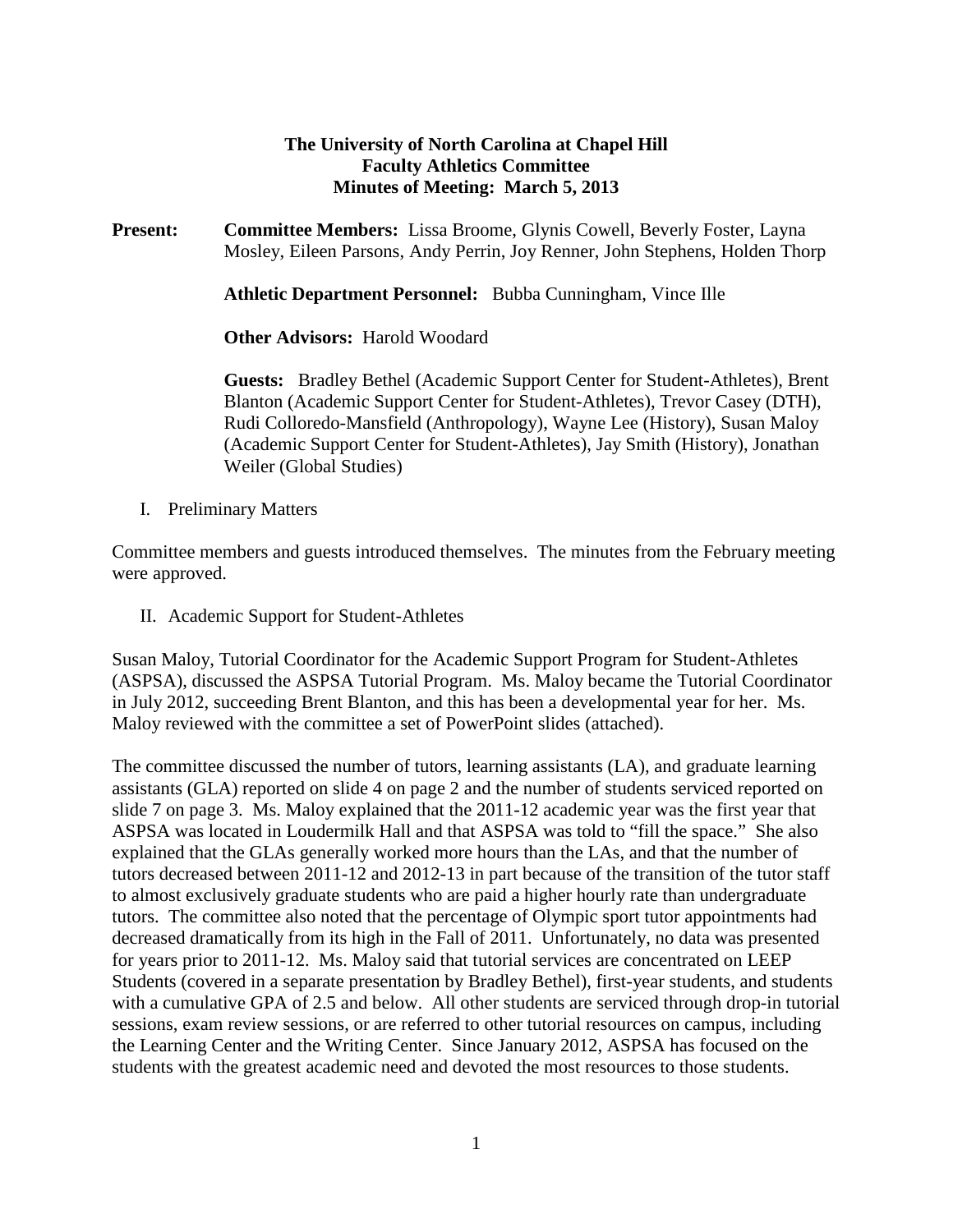Ms. Maloy discussed the feedback forms prepared by each tutor, LA, and GLA. At the next meeting, she agreed to provide a sample of such a form. Ms. Maloy shares these forms with the student's ASPSA counselor, who, if needed, will share the feedback with the coach. ASPSA is reviewing the Writing Center's feedback form and considering a way to automate the feedback on a secure site and provide access to the feedback to the faculty working with the students. Ms. Maloy discussed the tutor training provided and said that the training includes a video message from the Chancellor and includes additional emphasis on the strategy of teaching.

Ms. Maloy and Mr. Bethel noted that the new ASPSA director will help shape the focus of the services provided by ASPSA and the student-athlete population that is served.

Bradley Bethel, is a Reading and Writing Specialist for ASPSA, who works exclusively with the football team. He described to the committee the new Learning Engagement and Enhancement Program (LEEP (see slides attached). The LEEP program is serving 81 students in Spring 2013, 40 of whom are on the football team. Two-thirds or more of the LEEP students are first-year students or sophomores. The hope is that most will transition out of the program after one or two years, but some students may need the structure provided by the program for all four years. The Mission of LEEP is to "help student-athletes who are the most academically challenged become goal-directed, strategic, and self-regulated learners." Mr. Bethel works with the football students involved in the program along with six part-time graduate learning assistants (each devoting approximately 15 hours per week to LEEP) who are graduate students in psychology or education. Beth Lyons (Olympic Sports), Beth Bridger (Women's Basketball), and Jenn Townsend (Men's Basketball) provide assistance for LEEP students not on the football team.

Pursuant to a motion made, seconded, and adopted, the committee went into closed session to prevent the disclosure of confidential student information. During the closed session, Mr. Bethel compared the college performance of two football players who entered with similar admissions credentials. One student is on track to transition from the most time-intensive phase of LEEP and the other will likely need intensive help for the rest of his time at UNC. Although these two students had similar test scores, one difference was their high school GPA and class rank. The student who is performing better in college also performed better in high school. Mr. Bethel discussed several other students, their admissions profiles, and their performance in college. Mr. Bethel also indicated that within the LEEP group of 81 students, some need a comprehensive level of services, some need less weekly consultation time, and some are in transition to life without LEEP. All LEEP students receive priority access to content tutors.

Upon a motion, second, and vote, the committee returned to open session.

#### III. Update from the Athletics Director

Athletic Director Bubba Cunningham distributed the 2013 ACC Composite Football Schedule and the ACC ESPN TV contract obligations. The TV contract entitles ESPN to televise five Thursday evening conference games. For 2013, UNC will play on Thursday, August 29 at South Carolina and UNC will host its second Thursday evening game on October 17 (the first day of the UNC fall break). Chancellor Thorp reported that based on our prior experience, employees would not be excused at 3:00, but rather would work their normal hours unless they made a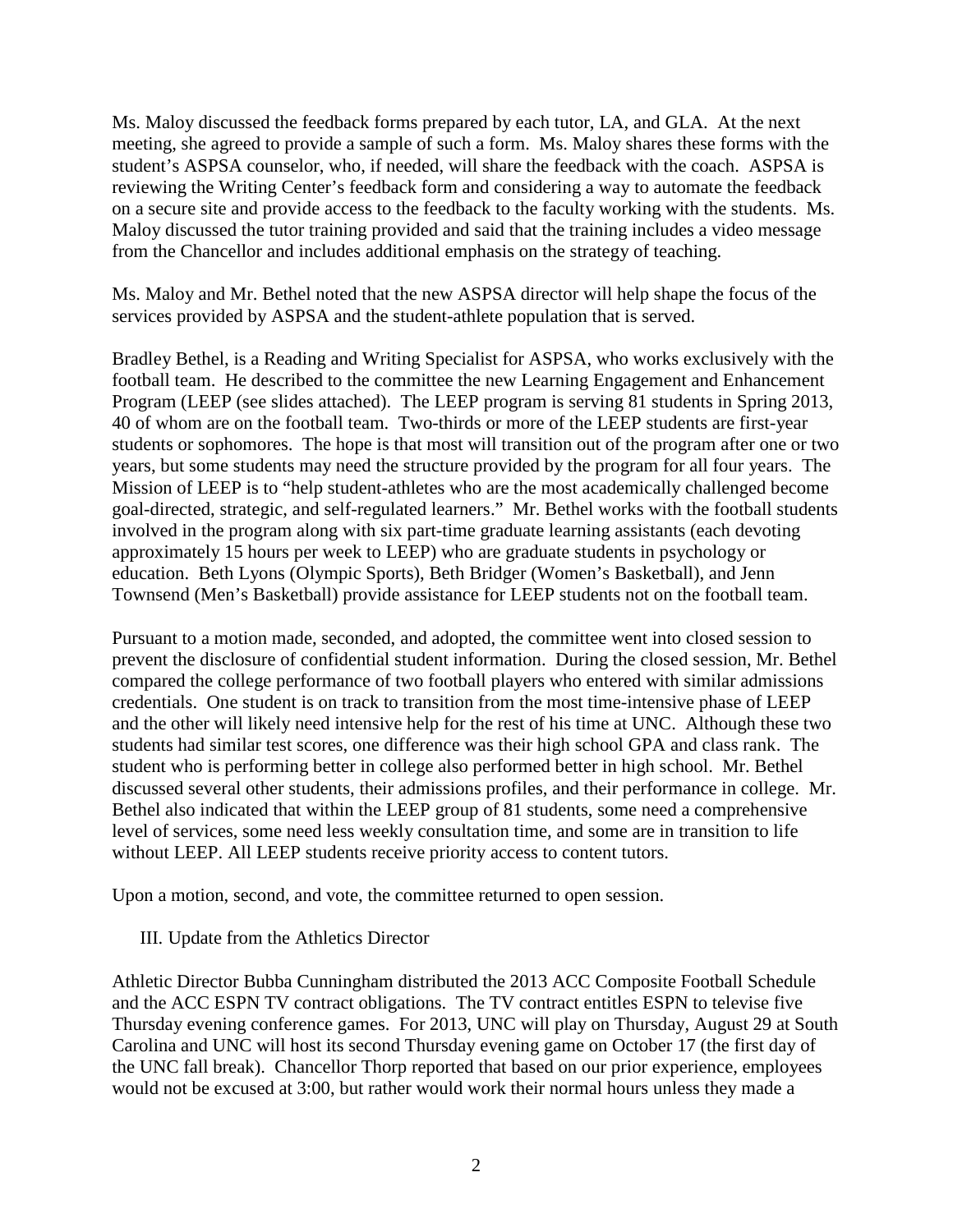different arrangement. The game will be at 8:00 p.m., giving time for employees to vacate the parking lots that are used for football parking. In addition, the ESPN contract requires one Monday night game on Labor Day and three Friday night games. One of the Friday night games will be during the Thanksgiving break and the other two Friday night games will be hosted by Syracuse and Boston College. These institutions are located in states without a strong tradition of Friday night high school football.

IV. Update from the Chancellor

Chancellor Thorp announced that the Hunter Rawlings panel would kick-off on April 19. The composition of the panel will be announced at the next Faculty Council meeting and some specific individuals will be invited to address the Rawlings panel on April 19. The Rawlings panel will decide following the kick-off event how to do its work. The goal will be to have a report ready for the new chancellor in the fall of 2013. Chancellor Thorp stressed that this conversation should not be about the past, but rather about the future of intercollegiate athletics at UNC and around the country.

V. Faculty Athletics Representative

Lissa Broome reported that the Rules Working Group, one of the working groups appointed by NCAA President Mark Emmert, had proposed a number of changes to deregulate recruiting, awards and benefits, and other aspects of NCAA legislation. These changes have been approved by the NCAA Board of Directors and are currently in a legislative override period. UNC is formulating its position on whether to cast a vote seeking an override of any of this legislation. She noted that deregulation sounds good in theory, but the reality is that it is likely to result in pressure to spend more money supporting the revenue sports.

VI. Needs and Follow-up from the FAC Chair

Joy Renner asked that FAC sports liaisons to contact members of their teams who have been recognized with academic honors to congratulate them.

Professor Renner reported that the six candidates for the three open FAC seats are Paul Friga, Kenneth Janken, Joy Renner, Kimberly Strom-Gottfried, Deborah Stroman, and Isaac Unah.

The new ASPSA director will be announced soon and expected to begin work by mid-May. Professor Renner will try to arrange to have the new director join the FAC retreat in May.

On March 27 at 7:00 p.m. FAC members will meet with the UNC Student-Athlete Advisory Council (SAAC) for focus groups on the third floor of Loudermilk Hall. This meeting includes dinner. SAAC is composed of one or more representatives from each team and includes seniors, as well as students from other classes. Draft guidelines for the discussion were circulated and the committee reviewed them. It was suggested that FAC cover with SAAC members questions relating to the students' academic experience at UNC, as well as general questions regarding their overall experience as student-athletes at UNC. FAC members might also wish to ask questions about some of the student development activities for student-athletes at UNC.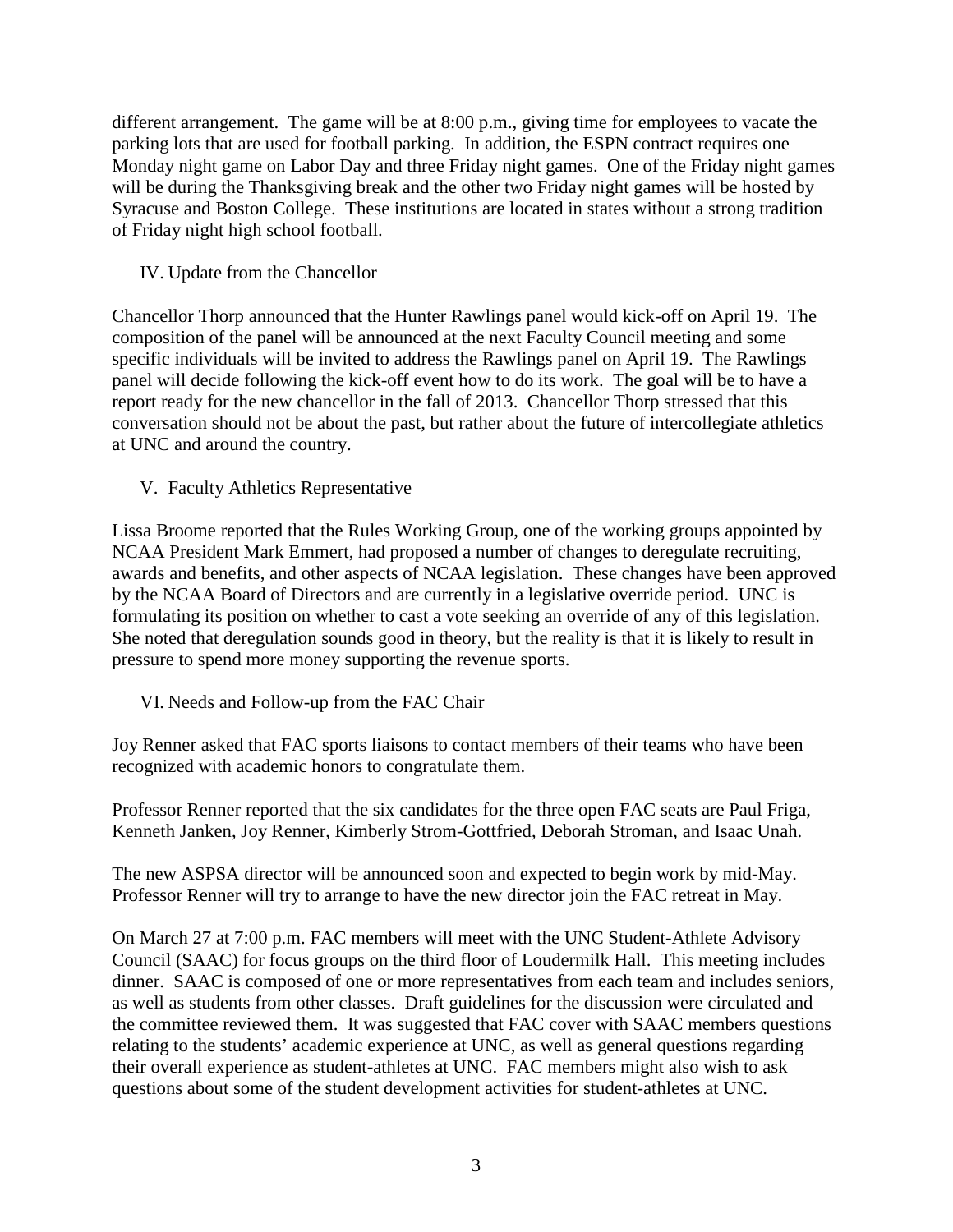The meeting adjourned at 6:00 p.m.

The next meeting is April 9, 2013.

Minutes respectfully submitted by Lissa Broome

Attachments: ASPA Tutorial Program ASPSA LEEP Program 2013 ACC Football Schedule and TV Contract Obligations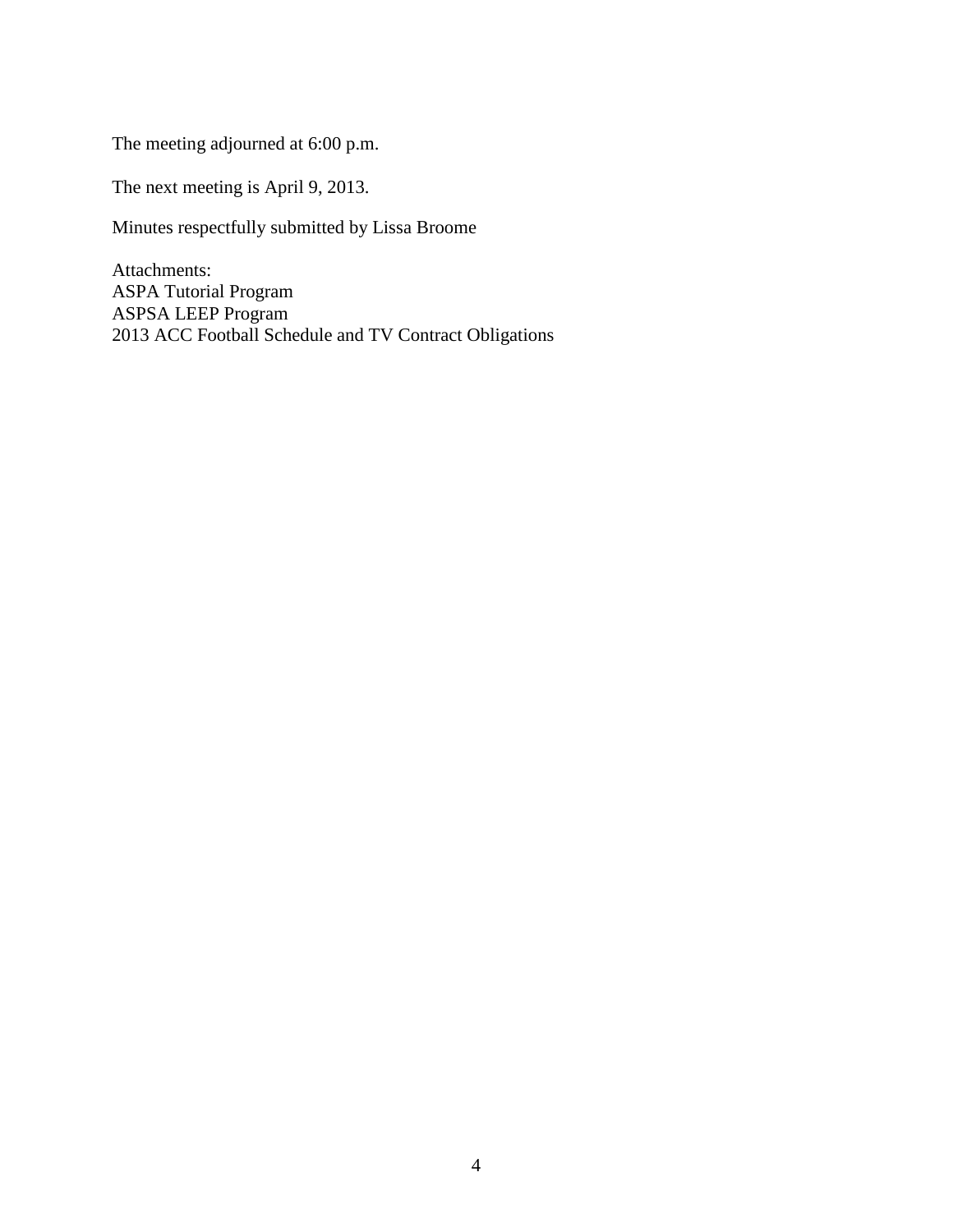# **ASPSATUTORIAL PROGRAM 2012-13**

Susan Maloy **Tutorial Coordinator** 

#### PROGRAM STRUCTURE

<u> 1999 - Johann Stein, Amerikaansk filozof (</u>

- Academic Center Hours Sunday 6pm-11pm Monday-Thursday 8am-11pm Friday 8am-5pm
- · Content Tutor Sessions Sunday-Thursday 6pm-10pm & some daytime
- · Study Skills Strategy Sessions Monday-Friday - daytime hours

#### PROGRAM STRUCTURE

· Monitors

- 4 employed 6-11pm
- 1 employed 7-9pm (Football)
- Full-Time Staff Presence until 9pm
- Part-time assistance
	- 1 employed to process paperwork (i.e. Feedback Forms before and after sessions) and record student and tutor attendance

- Tutors Graduate Students and community members
- Graduate Learning Assistants (GLA)
- · Learning Assistants (LA)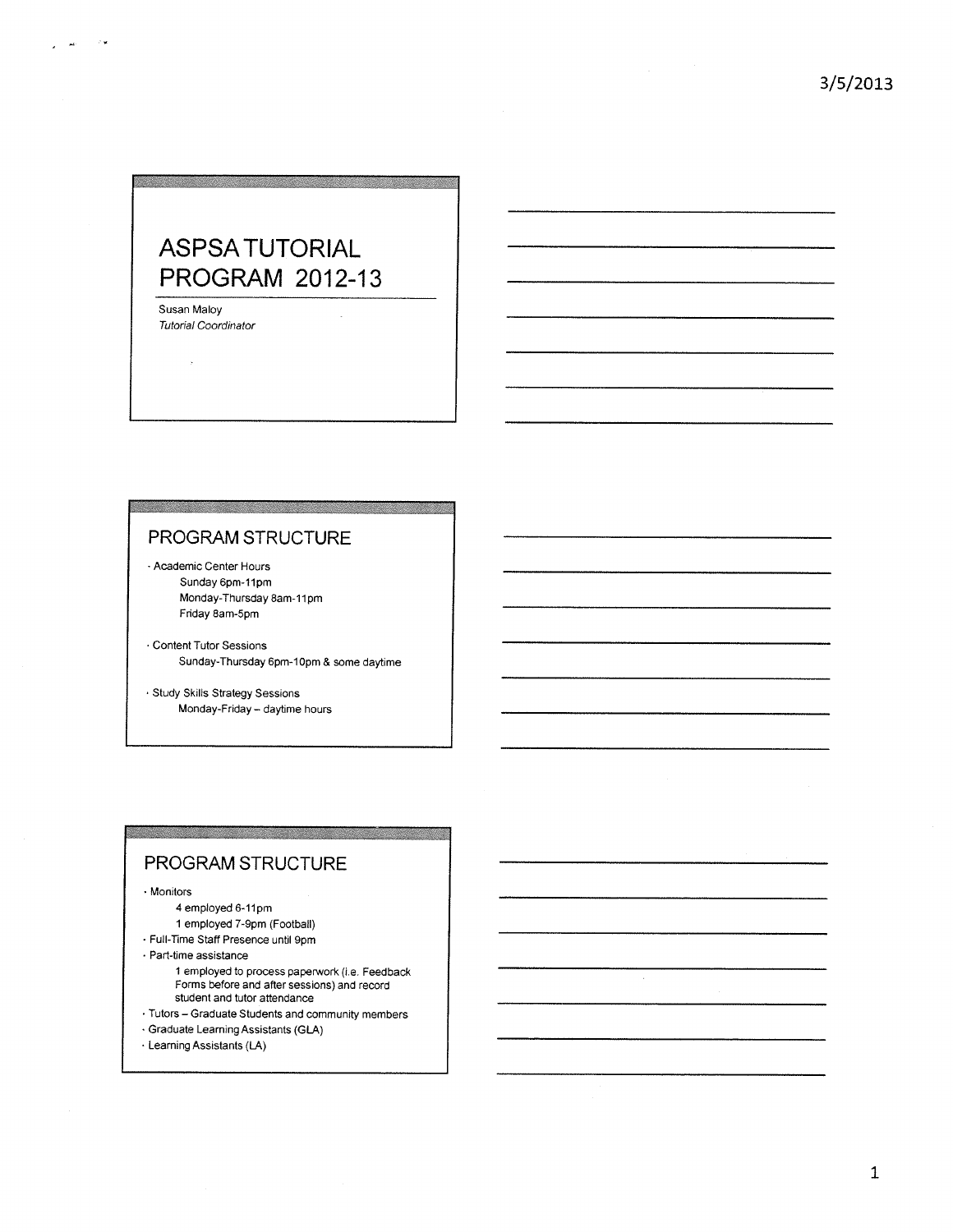$\mathbf{e}_{\mathbf{y}}(t) = \frac{1}{\sqrt{2\pi}}\sum_{\mathbf{y} \in \mathcal{Y}}\left(\frac{1}{\sqrt{2\pi}}\right)^{\frac{1}{2}}$ 

| <b>TERM</b><br>$\sim$ | <b>TUTORS</b> | هاا<br>a, | GLA<br>$\mathcal{L}^{\text{max}}$ | <b>U.S. FOTAL Company</b> |
|-----------------------|---------------|-----------|-----------------------------------|---------------------------|
| Fall 2011             | 84            | 28        | 0                                 | 112                       |
| Spring 2012           | 75            | 9         | ٥                                 | 84                        |
| Fail 2012             | -43           | 4         | 4                                 | 51                        |
| Spring 2013           | - 47          | 4         | 6                                 | 57                        |
|                       |               |           |                                   |                           |
|                       |               |           |                                   |                           |
|                       |               |           |                                   |                           |
|                       |               |           |                                   |                           |
|                       |               |           |                                   |                           |
|                       |               |           |                                   |                           |

| - |  |          |        |
|---|--|----------|--------|
|   |  |          | ------ |
|   |  |          |        |
|   |  | $\infty$ |        |
|   |  |          |        |

#### **SCHEDULING**

- . All appointments are scheduled by the Tutorial<br>Coordinator at the end of the first week of class.
- Additional sessions whether initiated by the counselor,<br>tutor, or student must be approved by the Tutorial Coordinator.
- · Cancelations are communicated through the Tutorial Coordinator
- Requests for tutorial sessions are made through the database by each academic counselor either upon the counselors recommendation or student's request.

matang

#### **TUTORIAL SESSIONS**

- · One-on-One Content Tutor Sessions
- · One-on-One Study Strategy Sessions
- · Small Group No more than 5 students
- Drop-in Sessions
	- Fall 2012 Avg. 8 sessions per night Spring 2013 - Avg. 9 sessions per night Writing Lab - ~ 2 Tutors per hour
- · Exam Review Sessions
- · Final Exam Review Sessions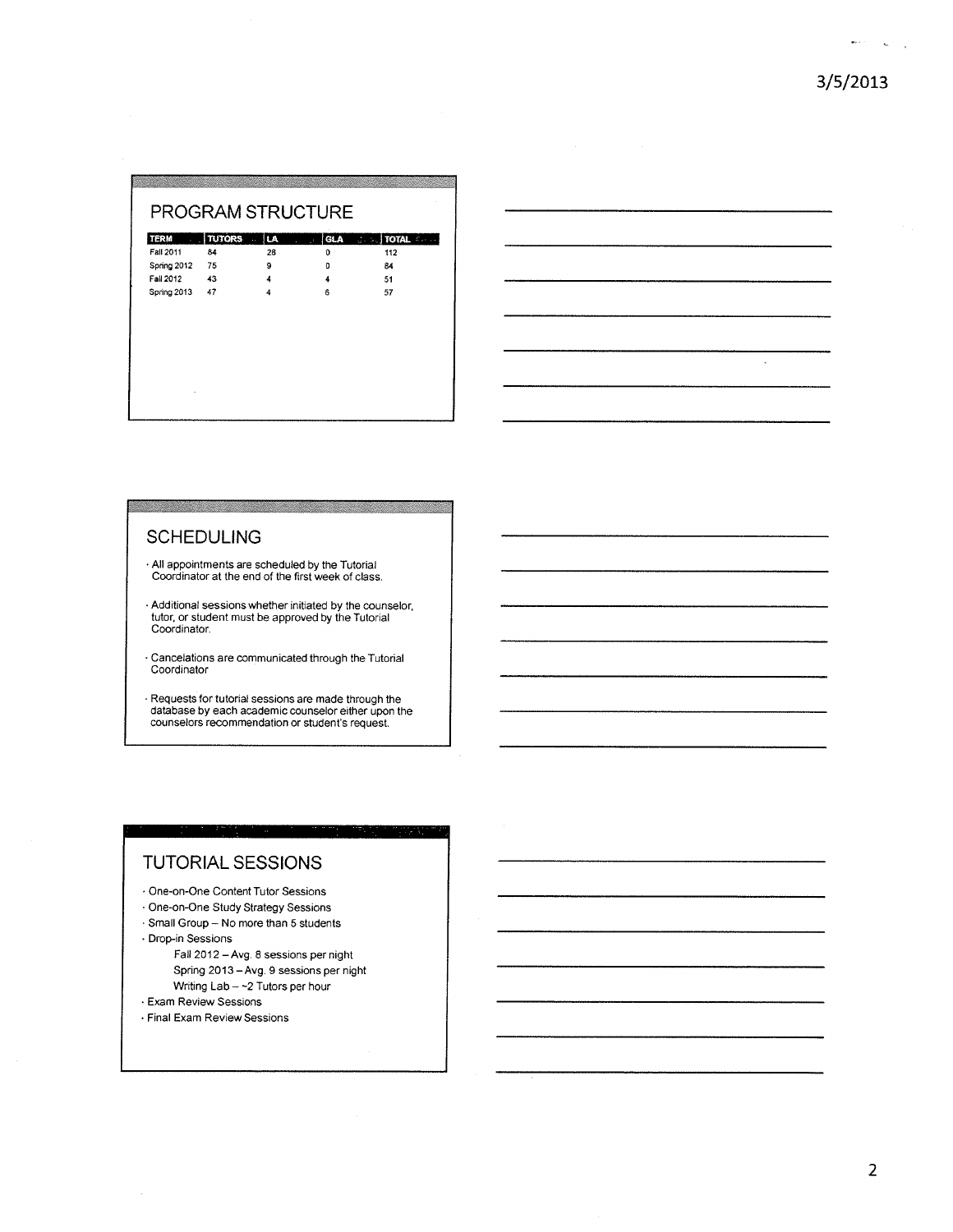| SERVICE?    |                   |                                                                       |                                       |                                    |  |
|-------------|-------------------|-----------------------------------------------------------------------|---------------------------------------|------------------------------------|--|
| TERMI       | ⊕ WEEKEY<br>小型製造所 | <b>BENIDENIS I % OF TOTAL IN STUDENT</b><br>日本部はあいた<br><b>Address</b> | <b>MCVEUP</b> EDEC<br><b>SALES OF</b> | $1.96 \times 0.1$<br>MORE<br>公司法科学 |  |
| Fall 2011   | 1110<br>1,30      | 439                                                                   | 59.6%                                 | 19                                 |  |
| Spring 2012 | 379               | 172                                                                   | 25.7%                                 | 19                                 |  |
| Fall 2012   | 590               | 163                                                                   | 21.4%                                 | 26                                 |  |
| Spring 2013 | 599               | 162                                                                   | 22.8%                                 | 26                                 |  |

 $\mathbf{y} = \mathbf{y}^T \mathbf{y}$  , where



|                  | 1970日日利島省    |                  |      |                               |      | 16.163<br>●日常にはこの |
|------------------|--------------|------------------|------|-------------------------------|------|-------------------|
| 体育家的             | <b>ADDIS</b> | $\mathbb{R}$ and |      | % MBK   % WBK   % MBB   SPORT |      |                   |
| Fall 2011        | 1110         | 39.2%            | 2.9% | 3.6%                          | 7.6% | 46.8%             |
| Spring 2012      | 379          | 82.8%            | 3.2% | 10.8%                         | 0.5% | 2.6%              |
| <b>Fall 2012</b> | 590          | 67.1%            | 6.3% | 9%                            | 3.1% | 14.6%             |
| Spring 2013      | 599          | 653%             | 6.2% | 67%                           | 4.3% | 17.5%             |
|                  |              |                  |      |                               |      |                   |



 $\bar{\gamma}$ 

### WHO DO WE SERVICE?

- LEEP Students (Learning Engagement and Enhancement Program)
- First-Year Students
- Students with 2.5 cum GPA and below
- · All other students serviced through Drop-In and Exam<br>Review Sessions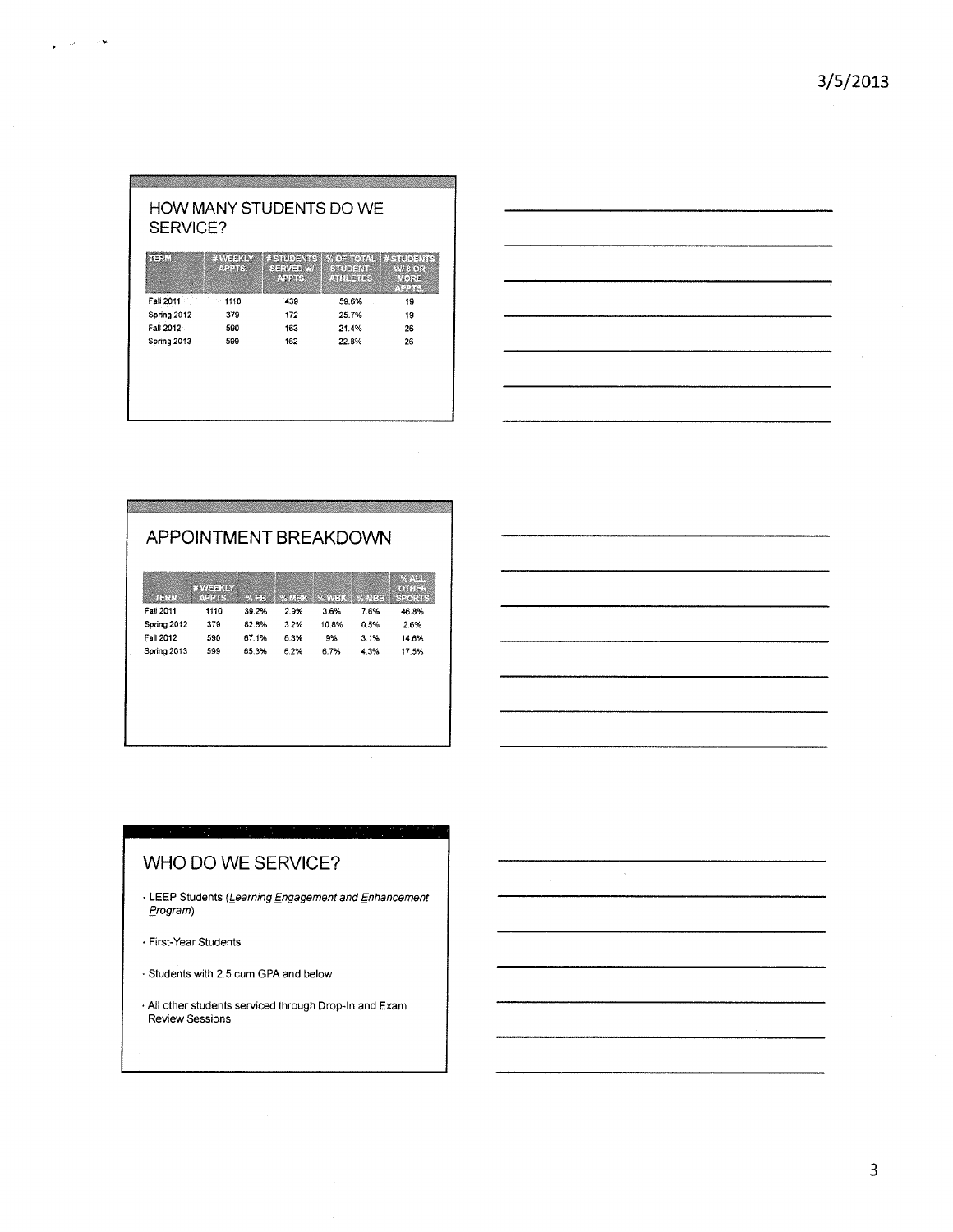$\sim 6\%$  .

#### POINTS OF EMPHASIS

· Feedback Forms

- D Required from each tutor, LA, and GLA after each appointment
- All forms are reviewed by the Tutorial Coordinator

#### · Training/Education

- D Office of Student Affairs
- J Compliance
- $\Box$  Faculty
- J Learning Specialists
- Video Message from the Chancellor
- · Assessment/Evaluation of program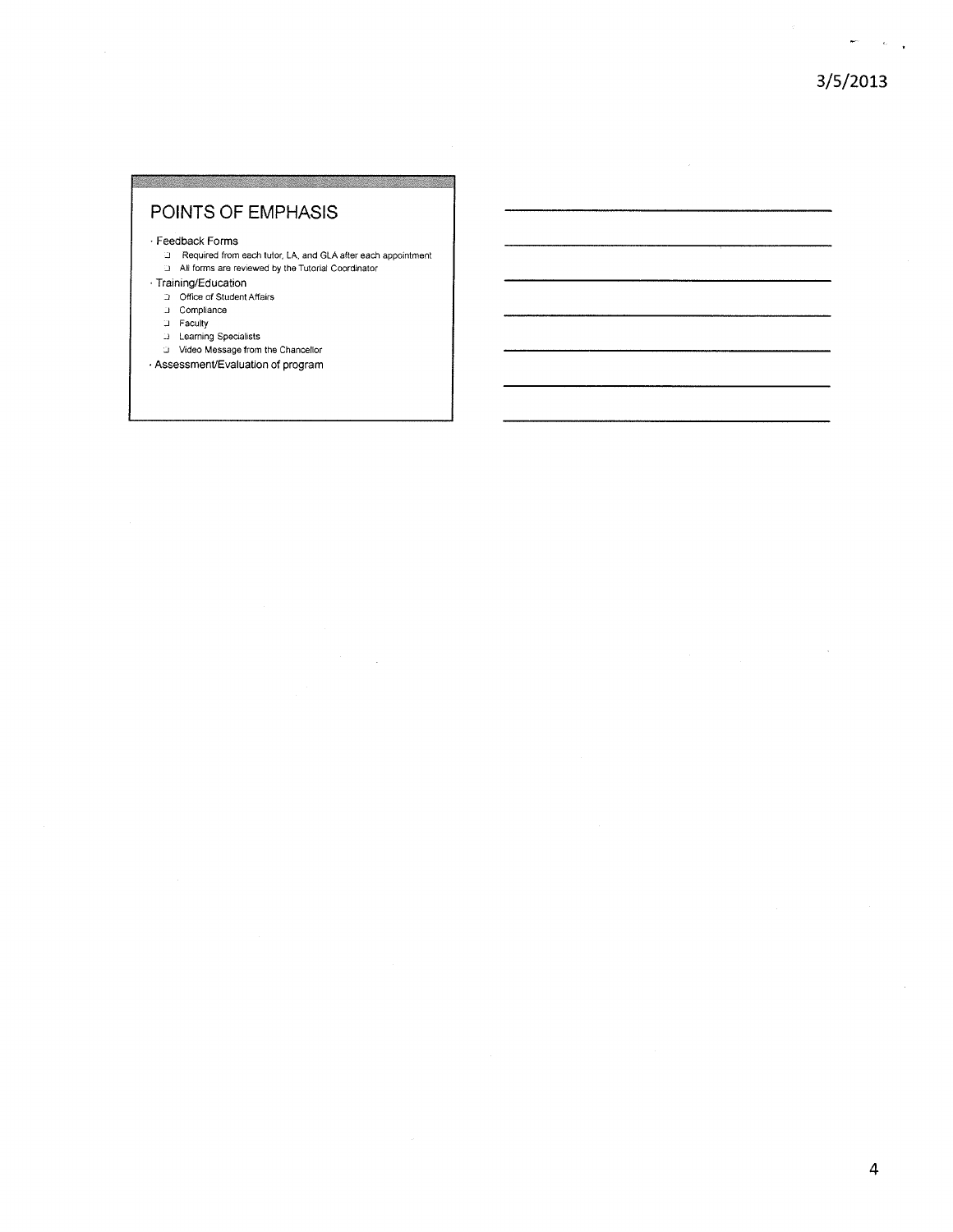

#### Mission

To support student-athletes who are the most academically challenged become goal-directed, strategic, and self-regulated learners

### Philosophy

Our philosophy is both student-centered and learning-<br>centered. We believe our students can succeed when<br>provided an environment in which learning is a central<br>value. The following seven principles underscore our<br>service t

- 1. Every student is a learner. 2. Every student has potential.
- 
- 3. Every student possesses valuable knowledge. 4. Every student will make his or her own learning choices.
- 
- 
- 5. Learning is an active process. 6. Learning is social.
- Learning can be enhanced.

#### Goal

Every student who participates in LEEP will maintain eligibility and advance to graduation.

- **o** Students will demonstrate increased levels of self-regulated learning.
- **o** Students will demonstrate increased reading comprehension levels and fluency with college-level vocabulary.
- **o** Students will demonstrate increased ability to compose college level texts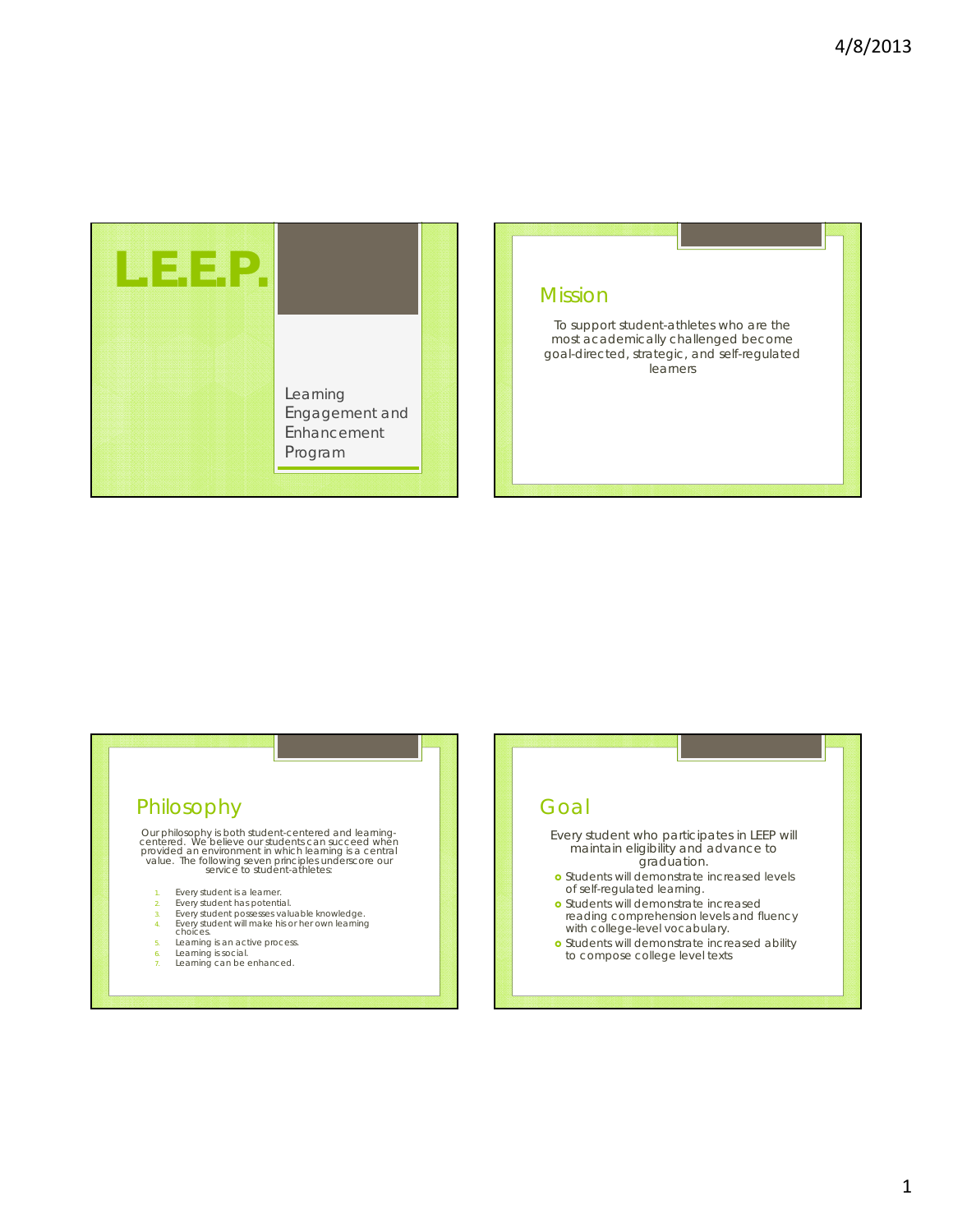## 2013 ACC COMPOSITE FOOTBALL SCHEDULE WEEK-RY-WEEK

Thursday, August 29 North Carolina at South Carolina, ESPN Presbyterian at Wake Forest **ESTAV 3** 

Friday, August 30 Florida Atlantic at Miami

Saturday, August 31 Villanova at Boston College Georgia at Clemson NC Central at Duke Elon at Georgia Tech Florida International at Maryland Louisiana Tech at NC State Penn State vs. Syracuse MetLife Stadium, The Meadowlands, East Rutherford, N.J. BYU at Virginia Alabama vs. Virginia Tech Chick-fil-A Kickoff Georgia Dome, Atlanta, Ga.

Monday, September 2 Florida State at Pittsburgh, ESPN, 8 pm

Friday, September 6 Wake Forest at Boston College, ESPN or ESPN2

Saturday, September 7 South Carolina State at Clemson Duke at Memphis Old Dominion at Maryland Florida at Miami Middle Tennessee at North Carolina Richmond at NC State Syracuse at Northwestern Oregon at Virginia Western Carolina at Virginia Tech

Saturday, September 14 Boston College at Southern California Georgia Tech at Duke Nevada at Florida State Maryland at Connecticut New Mexico at Pittsburgh Wagner at Syracuse Virginia Tech at East Carolina Louisiana-Monroe at Wake Forest

Thursday, September 19 Clemson at NC State, ESPN

Saturday, September 21 Pittsburgh at Duke Bethune-Cookman at Florida State North Carolina at Georgia Tech West Virginia vs. Maryland M&T Bank Stadium, Baltimore, Md. Savannah State at Miami Tulane at Syracuse VMI at Virginia Marshall at Virginia Tech Wake Forest at Army

Thursday, September 26 Virginia Tech at Georgia Tech, ESPN

Saturday, September 28 Florida State at Boston College Wake Forest at Clemson Troy at Duke Miami at South Florida East Carolina at North Carolina Central Michigan at NC State Virginia at Pittsburgh

Saturday, October 5 Army at Boston College Clemson at Syracuse Maryland at Florida State Georgia Tech at Miami North Carolina at Virginia Tech NC State at Wake Forest **Ball State at Virginia** 

Saturday, October 12 Boston College at Clemson Navy at Duke Georgia Tech at BYU Virginia at Maryland Syracuse at NC State Pittsburgh at Virginia Tech

Thursday, October 17 Miami at North Carolina, ESPN

Saturday, October 19 Florida State at Clemson Duke at Virginia Syracuse at Georgia Tech Maryland at Wake Forest Old Dominion at Pittsburgh

Saturday, October 26 Boston College at North Carolina Clemson at Maryland Duke at Virginia Tech NC State at Florida State Georgia Tech at Virginia Wake Forest at Miami Pittsburgh at Navy

Saturday, November 2 Virginia Tech at Boston College Clemson at Virginia Miami at Florida State Pittsburgh at Georgia Tech

North Carolina at NC State Wake Forest at Syracuse

Saturday, November 9 Boston College at New Mexico State NC State at Duke Florida State at Wake Forest Syracuse at Maryland Virginia Tech at Miami Virginia at North Carolina Notre Dame at Pittsburgh

Thursday, November 14 Georgia Tech at Clemson, ESPN

Saturday, November 16 NC State at Boston College Miami at Duke Svracuse at Florida State Maryland at Virginia Tech North Carolina at Pittsburgh<sup>1</sup>

Saturday, November 23 Boston College at Maryland The Citadel at Clemson Duke at Wake Forest Idaho at Florida State Alabama A&M at Georgia Tech Virginia at Miami Old Dominion at North Carolina East Carolina at NC State Pittsburgh at Syracuse

Friday, November 29 Miami at Pittsburgh, ABC, ESPN or ESPN2

Saturday, November 30 Boston College at Syracuse Clemson at South Carolina Duke at North Carolina Florida State at Florida Georgia at Georgia Tech Maryland at NC State Virginia Tech at Virginia Wake Forest at Vanderbilt

Saturday, December 7 Dr Pepper ACC Championship Game Bank of America Stadium, Charlotte, NC